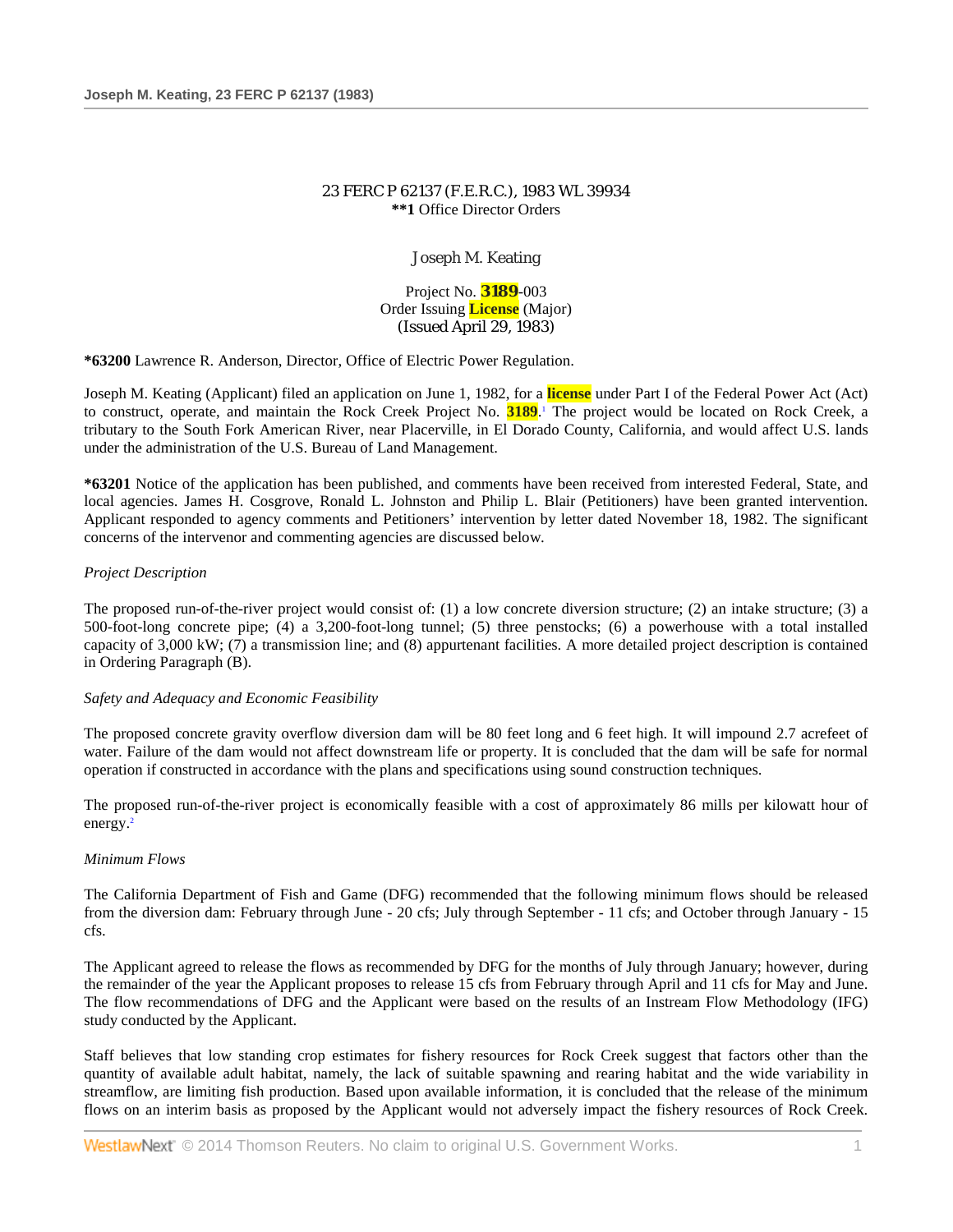Therefore, Article 37 requires the Licensee to release the following interim minimum flows from the Rock Creek diversion dam: 11 cfs, May through September, and 15 cfs, October through April. Additionally, Article 38 requires the Licensee to conduct studies to determine a long-term minimum flow for the protection of fishery resources.

**\*\*2** The Applicant also proposes to conduct pre- and post-project studies to monitor the fishery of Rock Creek and to identify mitigative and enhancement measures which could be implemented to minimize impacts to the fishery. Such a study would allow for a more detailed assessment of the impacts of the project's operation on fishery resources and a determination of measures, including alternative minimum flow releases, necessary to ensure that adverse impacts to the fishery resources associated with operation of the project would be minimized. Therefore, Article 38 requires the Licensee to conduct studies in cooperation with relevant fish and wildlife agencies, and to determine appropriate minimum flows and other measures necessary to minimize adverse impacts to the fishery of Rock Creek.

# *Fish Screen*

The DFG recommended that the Applicant be required to install a fish screen on the intake structure that would be acceptable to the DFG. The Applicant proposes to install, operate, and maintain a fish screen acceptable to the DFG and the Commission. To ensure the protection of fish populations in the river, Article 43, included in the **license**, requires the Licensee to file functional design drawings of a fish screen for Commission approval.

# *Streamflow Measurement*

The DFG recommended that the Applicant install a stream gage recorder immediately downstream of the diversion structure to provide for a continuous record of streamflow releases, and that the data obtained from the gage be submitted to the DFG on an annual basis. Applicant has agreed to locate the stream gage at the first available and acceptable location below the diversion structure and has agreed to submit appropriate flow records to the DFG. Standard Article 8 requires the Licensee to install a gage and to **\*63202** maintain flow records in accordance with requirements set forth by the Commission.

# *Modifications of Project Facilities and Operation*

DFG recommended that a fish ladder, if determined necessary, be installed at the diversion structure. Also, DFG requested that provisions be included in the **license** to allow for modification of project facilities and operations if unforeseen damages occur to fish and wildlife. Standard Articles 12 and 15, included in this **license**, provide for changes in project facilities and operations should the need arise.

# *Recreational Resources*

No existing public recreational facilities exist within the project area. Some camping associated primarily with placer mines occurs in the vicinity of the proposed powerhouse. However, the project area has been posted against trespass for many years, and no appreciable recreational uses have occurred in the project area.

The Applicant, in its Report on Recreational Resources, proposes to: (1) provide for picnicking facilities in the vicinity of the powerhouse, including two picnic tables and fire rings; (2) provide an 8-vehicle parking area; (3) allow access for swimming in the area around the Rock Creek Bridge; (4) permit pedestrian access below the proposed diversion structure; and (5) provide fish stocking on Rock Creek and the South Fork American River to encourage a recreational fishery. The agencies had no comment on the Applicant's proposals.

**\*\*3** The proposed recreation plan would provide for the public recreational needs of the project area in the immediate future; therefore, the recreation plan will be approved.

# *Cultural Resources*

Two historic sites, an abandoned mine and the abandoned American River Powerhouse, are located within the project area. The California State Historic Preservation Officer (SHPO) indicated by letter of May 12, 1982, that the remains of the American River Powerhouse are not eligible for listing in the *National Register of Historic Places*, and that project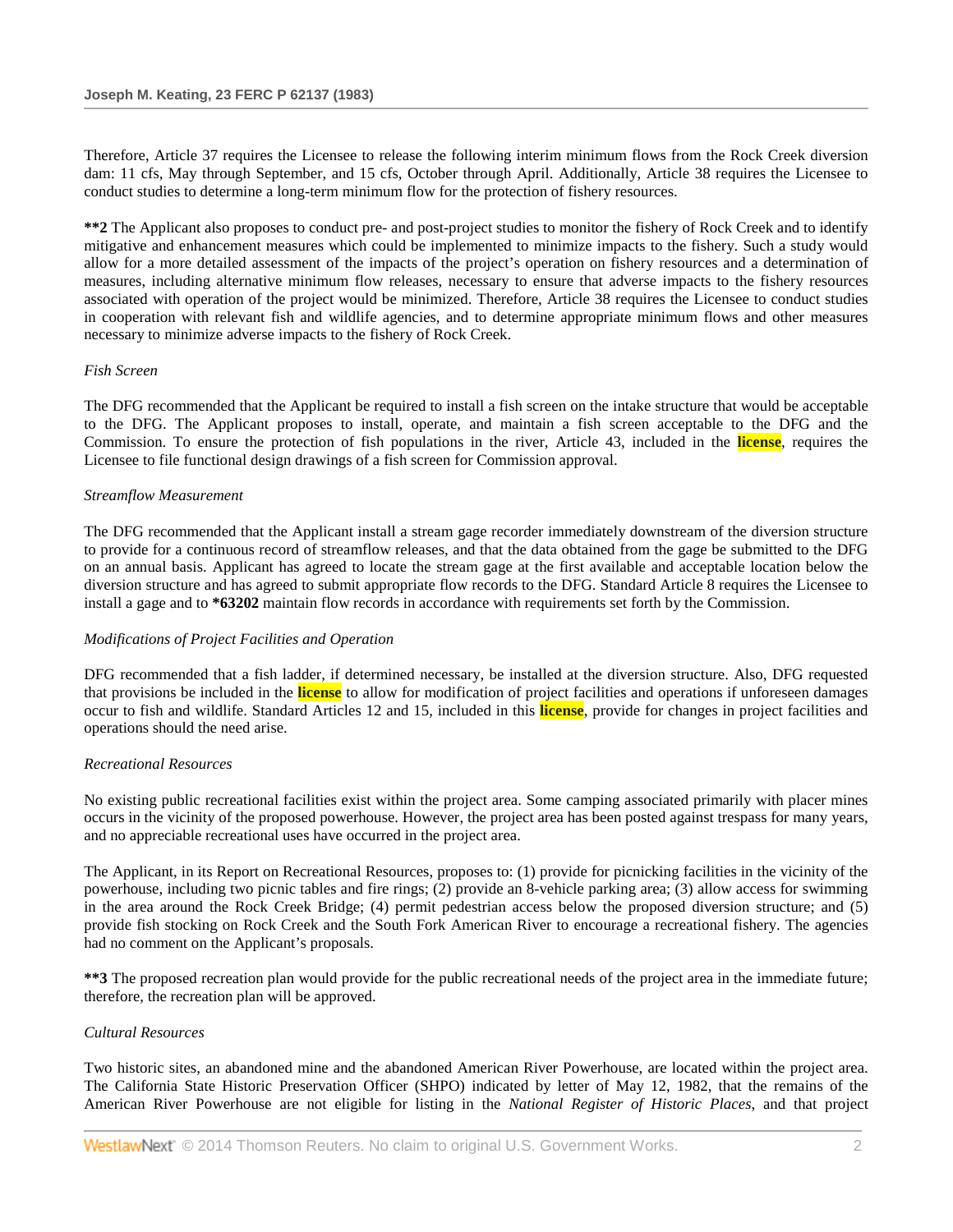development would have no effect on significant cultural resources. The Applicant concurs with the conclusions of the SHPO.

Although cultural resources are not expected to be impacted by construction and operation of the project, cultural resources are known to exist in the immediate vicinity of the project. Therefore, in accordance with recent Commission practice, Article 39 requires the Licensee to ensure cultural resources protection.

## *Report on Fish, Wildlife, and Botanical Resources*

The Applicant's Report on Fish, Wildlife, and Botanical Resources, as revised on November 18, 1982, includes measures for the protection and enhancement of the project's fish and wildlife resources. The report specifically provides for measures that were recommended by the DFG for inclusion in the **license**, including: (1) limiting the rate at which water is diverted from the stream (less than 30 percent of streamflow per hour) to prevent fish stranding; (2) installation of fish screens; (3) the removal of sand and sediment from the impoundment area; (4) raptor-proofing of transmission lines; (5) adequate disposal and stabilization of excavated materials; (6) revegetation of denuded project lands with native species valuable to wildlife; and (7) permitting access to the project for fish and wildlife agencies to ensure proper incorporation and operation of fish and wildlife protective measures. The Report on Fish, Wildlife, and Botanical Resources, as revised on November 18, 1982, will be approved and made part of the **license**.

No Federally-listed threatened or endangered species would be affected by the proposed action.

# *Environmental Impacts*

Construction activities would result in minor, short-term increases in noise, dust, exhaust emissions and sedimentation and erosion from disturbance of streambed and land surfaces.

Construction and operation of the proposed project would involve the loss of up to 2 acres of vegetation for the duration of the project. An approximately 4,750-foot-long segment of Rock Creek would receive reduced flows, but mitigative measures have been proposed that would protect the aquatic environment.

The California Regional Water Quality Control Board stated that water quality would be adequately protected during construction, operation, and maintenance of the proposed project; thus, water quality certification for the project was waived.

On the basis of the record, and Staff's independent analysis, it is concluded that the issuance of a **license** for the project would not constitute a major Federal action significantly affecting the quality of the human environment.

## **\*63203** *Other Aspects of Comprehensive Development*

**\*\*4** Power from the project will be sold to the Pacific Gas and Electric Company to offset oil-fueled power generation. The powerplant will operate at a 26.6 percent plant factor and will utilize approximately 72 percent of the total available flow. The project is not in conflict with any river basin development plan for the South Fork American River.

It is concluded that, subject to the terms and conditions of this **license**, the Rock Creek Project is best adapted to a comprehensive plan for development of the South Fork American River Basin for beneficial public uses.

## *Mining Claims*

James H. Cosgrove, Ronald L. Johnston, and Philip L. Blair (Petitioners) stated that their mining claims in the area would be adversely impacted if the powerhouse access road is limited to authorized personnel only and if they are denied access. Applicant responded stating that the mining claims were not valid; however, Applicant has agreed that all valid claim owners would be considered authorized personnel and would be granted access. The Bureau of Land Management has also stated that all mining claimants are guaranteed access through the Rock Creek Project right-of-way.

## *It is ordered that*: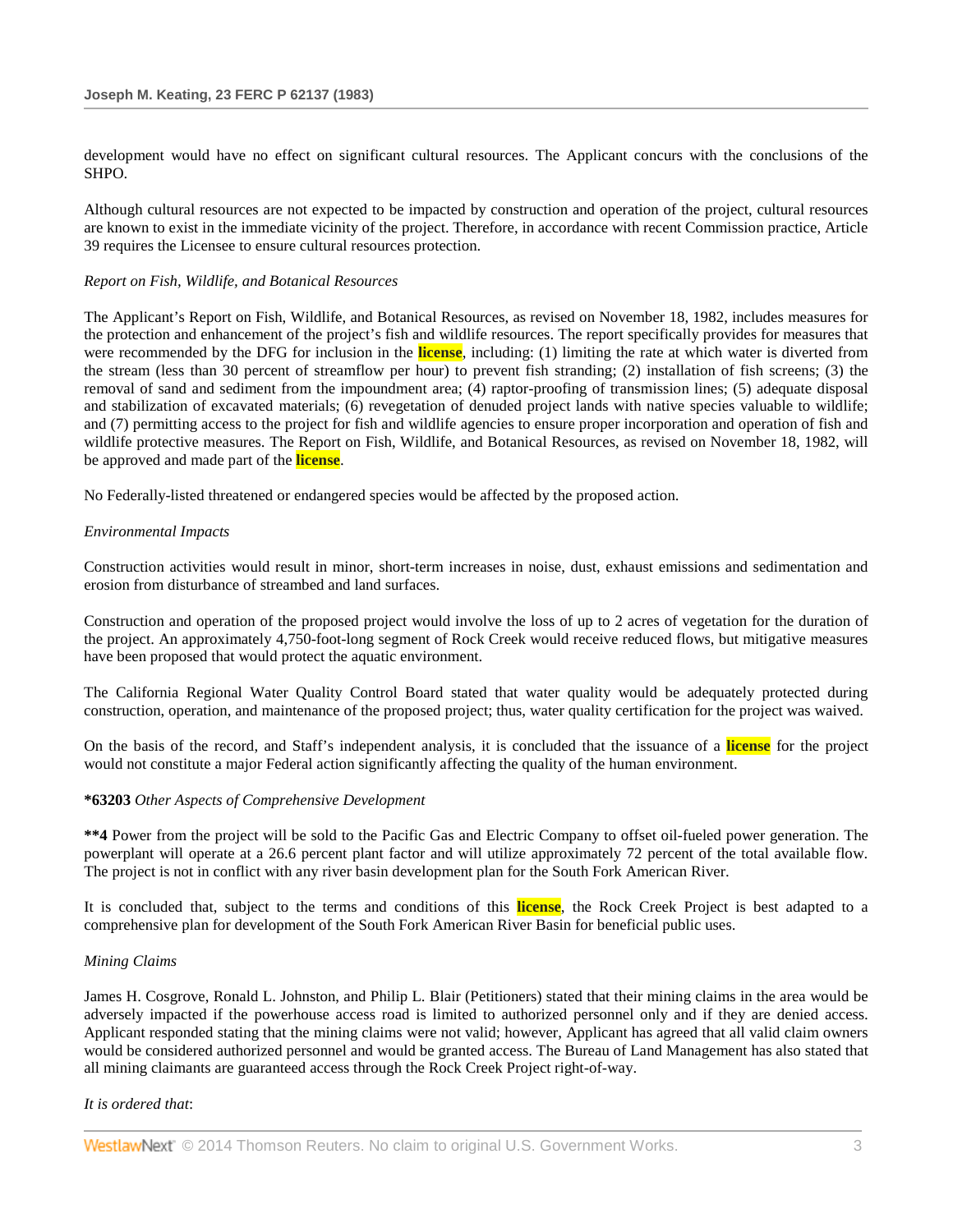(A) This **license** is issued to Joseph M. Keating under Part I of the Federal Power Act (Act) for a period of 50 years, effective the first day of the month in which this order is issued, for the construction, operation, and maintenance of the Rock Creek Project No. **3189**, located on Rock Creek in El Dorado County, California, and occupying lands of the United States under the administration of the Bureau of Land Management. This **license** is subject to the terms and conditions of the Act, which is incorporated by reference as part of this **license**, and subject to the regulations the Commission issues under the provisions of the Act.

(B) The Rock Creek Project No. **3189** consists of:

(i) All lands, to the extent of the Licensee's interests in those lands, constituting the project area and enclosed by the project boundary. The project area and boundary are shown and described by certain exhibits that form part of the application for **license** and that are designated and described as:

TABULAR OR GRAPHIC MATERIAL SET FORTH AT THIS POINT IS NOT DISPLAYABLE (ii) Project works consisting of:

(1) a 6-foot-high, 80-foot-long concrete and rock overflow diversion structure at elevation 1,265 feet with 3-foot-high flashboards, and impounding; (2) a 0.36-acre power forebay reservoir with a usable capacity of 5.2 acre-feet; (3) a 500-foot-long, 72-inch-diameter concrete pipe; (4) a 3,200-foot-long, 9-foot-diameter unlined horseshoe tunnel; (5) three 400-foot-long steel penstocks, (two 36-inch-diameter penstocks and one 30-inch-diameter penstock); (6) a concrete block powerhouse at elevation 1,052 feet containing three mobile crossflow generating units, two rated at 1,125 kW each and one rated at 750 kW for a total of 3,000 kW; (7) three 100-foot-long, 4.16-kV generator leads; (8) a  $3000/_{3750}$  kVA 4.1 $\frac{6}{12.0}$  kV transformer; (9) a 75-foot-long, 12-kV transmission line; and (10) appurtenant facilities.

The location, nature, and character of these project works are generally shown and described by the exhibits cited above and more specifically shown and described by certain other exhibits and reports that also form a part of the application for **license** and that are designated and described as:

TABULAR OR GRAPHIC MATERIAL SET FORTH AT THIS POINT IS NOT DISPLAYABLE **\*\*5** *Exhibit A* - Section D entitled "Powerhouse and Transmission Line," on page[s A-3](http://www.westlaw.com/Link/Document/FullText?findType=Y&pubNum=0005304&cite=CGOA3&originationContext=document&vr=3.0&rs=cblt1.0&transitionType=DocumentItem&contextData=(sc.Search)) an[d A-4,](http://www.westlaw.com/Link/Document/FullText?findType=Y&pubNum=0005304&cite=CGOA4&originationContext=document&vr=3.0&rs=cblt1.0&transitionType=DocumentItem&contextData=(sc.Search)) filed June 1, 1982.

## *Exhibit E*

The *Report on Fish, Wildlife, and Botanical Resources*, filed June 1, 1982, and revised November 18, 1982, (specifically pages 3 through 7 of the revisions, paragraphs d through 1 and n).

The *Report on Recreational Resources*, filed June 1, 1982, consisting of: one page of text, numbered E-38 (specifically Section 9.5 entitled "Proposed Measures or Facilities," Items No. 1 through 5).

**\*63204** (iii) All of the structures, fixtures, equipment, or facilities used or useful in the operation or maintenance of the project and located within the project boundary, all portable property that may be employed in connection with the project, located within or outside the project boundary, as approved or acquiesced in by the Commission, and all riparian or other rights that are necessary or appropriate in the operation or maintenance of the project.

(C) Exhibit A (Section D), Exhibit F, Exhibit G, the Report on Fish, Wildlife, and Botanical Resources, and the Report on Recreational Resources of Exhibit E, designated in Ordering Paragraph (B) above, are approved and made a part of the **license**.

(D) This **license** is also subject to the terms and conditions set forth in Form L-2 (revised October, 1975), entitled "Terms and Conditions of **License** for Unconstructed Major Project Affecting Lands of the United States," designated as Articles 1 through 32, attached to (reported at 54 FPC 1808) and made a part of this **license**. The **license** is also subject to the following additional articles: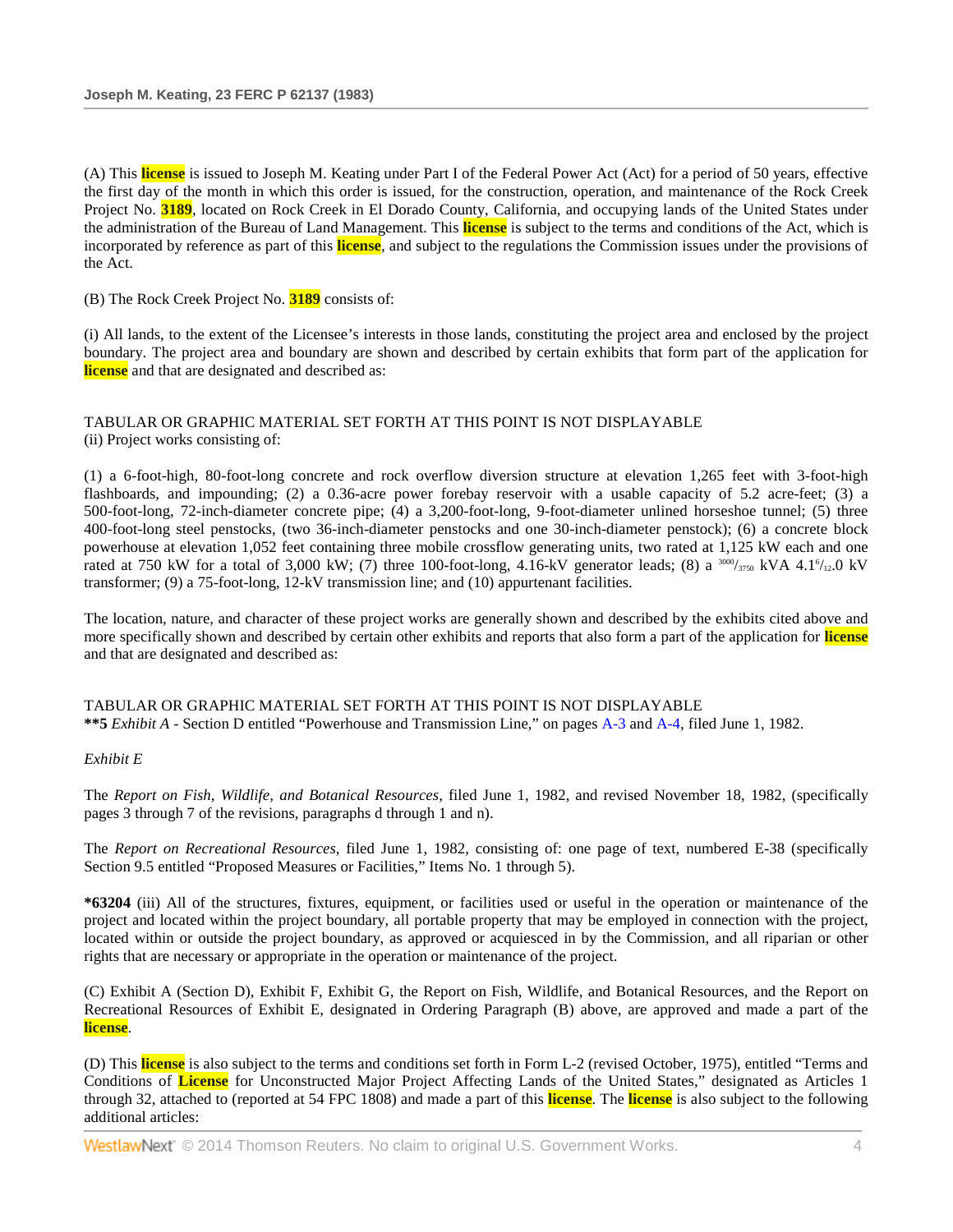*Article 33*. The Licensee shall file with the Commission's Regional Engineer and the Director, Office of Electric Power Regulation, one copy each of the contract drawings and specifications for pertinent features of the project such as water retention structures, powerhouse and water conveyance structures, at least 60 days prior to start of construction. The Director, Office of Electric Power Regulation, may require changes in the plans and specifications to ensure a safe and adequate project.

*Article 34*. Licensee shall file for approval as-built Exhibits A, F, and G within one year of completion of construction describing the project as constructed.

*Article 35*. Licensee shall commence construction of the project within 2 years of the issuance date of this **license** and complete construction within 4 years of the **license** issuance date.

*Article 36*. The Licensee shall review and approve the design of contractor-designed cofferdams and deep excavations prior to the start of construction and shall ensure that construction of cofferdams and deep excavations are consistent with the approved design. At least 30 days prior to start of construction of the cofferdam, the Licensee shall file with the Commission's Regional Engineer and Director, Office of Electric Power Regulation, one copy of the approved cofferdam construction drawings and specifications and a copy of the letter of approval.

**\*\*6** *Article 37*. Licensee shall discharge from the Rock Creek diversion dam interim continuous minimum flows in accordance with the following schedule or the inflow to the reservoir, whichever is less: May through September - 11 cubic feet per second (cfs) and October through April - 15 cfs. These flows may be temporarily modified if required by operating emergencies beyond the control of the Licensee, for studies required by Article 38, and for short periods for fishery management purposes upon mutual agreement between the Licensee and the California Department of Fish and Game.

*Article 38*. The Licensee shall, in consultation with the U.S. Fish and Wildlife Service and the California Department of Fish and Game, conduct studies to determine the minimum flow release and other measures needed to ensure protection and enhancement of the fishery resources in Rock Creek between the dam and the powerhouse. Further, Licensee shall, within 1 year from the date of issuance of this **license**, file a report of its findings and, for Commission approval, recommendations for a minimum flow release and for other fishery protection and enhancement measures needed in Rock Creek between the dam and powerhouse. Agency letters of comment on the report and recommendations shall be included in this filing.

*Article 39*. The Licensee shall, prior to the commencement of any future construction at the project, consult with the California State Historic Preservation Officer (SHPO) about the need for any cultural resource survey and salvage work. The Licensee shall make available funds in a reasonable amount for any such work as required. If any previously unrecorded archeological or historical sites are discovered during the course of construction or development of any project works or other facilities at the project, construction activity in the vicinity shall be halted, a qualified archeologist shall be consulted to determine the significance of the sites, and the Licensee shall consult with the SHPO to develop a mitigation plan for the protection of significant archeological or historical resources. If the Licensee and the SHPO cannot agree on the amount of money to be expended on archeological or historical work related to the project, the Commission reserves the right to require the Licensee to conduct, at its own expense, any such work found necessary.

*Article 40*. The Licensee shall pay the United States the following annual charges:

(a) For the purpose of reimbursing the United States for the cost of administration of Part I of the Act, a reasonable amount as **\*63205** determined in accordance with the provisions of the Commission's regulations in effect from time to time. The authorized installed capacity for that purpose is 4,000 horsepower.

(b) For the purpose of recompensing the United States for the use, occupancy, and enjoyment of approximately 11.61 acres of its lands, a reasonable amount as determined in accordance with the provisions of the Commission's regulations in effect from time to time.

**\*\*7** *Article 41*. Pursuant to Section 10(d) of the Act, after the first 20 years of operation of the project under **license**, a specified reasonable rate of return upon the new investment in the project shall be used for determining surplus earnings of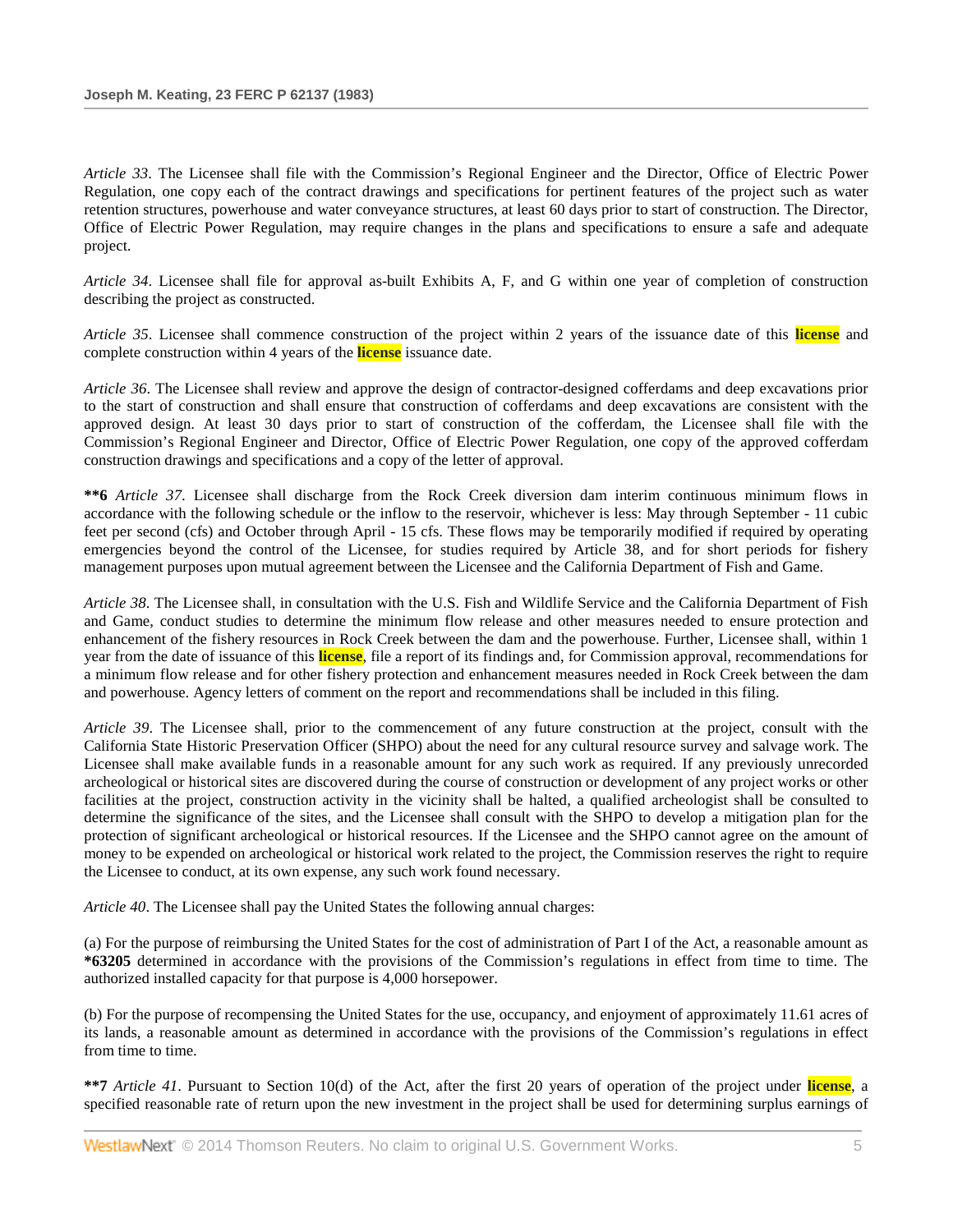the project for the establishment and maintenance of amortization reserves. One half of the project surplus earnings, if any, accumulated after the first 20 years of operation under the **license**, in excess of the specified rate of return per annum on the net investment, shall be set aside in a project amortization reserve account at the end of each fiscal year. To the extent that there is a deficiency of project earnings below the specified rate of return per annum for any fiscal year after the first 20 years of operation under the **license**, the amount of that deficiency shall be deducted from the amount of any surplus earnings subsequently accumulated, until absorbed. One-half of the remaining surplus earnings, if any, cumulatively computed, shall be set aside in the project amortization reserve account. The amounts established in the project amortization reserve account shall be maintained until further order of the Commission.

The annual specified reasonable rate of return shall be the sum of the annual weighted costs of long-term debt, preferred stock, and common equity, as defined below. The annual weighted cost for each component of the reasonable rate of return is the product of its capital ratio and cost rate. The annual capital ratio for each component of the rate of return shall be calculated based on an average of 13 monthly balances of amounts properly includable in the Licensee's long-term debt and proprietary capital accounts as listed in the Commission's Uniform System of Accounts. The cost rates for long-term debt and preferred stock shall be their respective weighted average costs for the year, and the cost of common equity shall be the interest rate on 10-year government bonds (reported as the Treasury Department's 10 year constant maturity series) computed on the monthly average for the year in question plus four percentage points (400 basis points).

*Article 42*. (a) In accordance with the provisions of this article, the Licensee shall have the authority to grant permission for certain types of use and occupancy of project lands and waters and to convey certain interests in project lands and waters for certain other types of use and occupancy, without prior Commission approval. The Licensee may exercise the authority only if the proposed use and occupancy is consistent with the purposes of protecting and enhancing the scenic, recreational, and other environmental values of the project. For those purposes, the Licensee shall also have continuing responsibility to supervise and control the uses and occupancies for which it grants permission, and to monitor the use of, and ensure compliance with the covenants of the instrument of conveyance for, any interests that it has conveyed, under this article. If a permitted use and occupancy violates any condition of this article or any other condition imposed by the Licensee for protection and enhancement of the project's scenic, recreational, or other environmental values, or if a covenant of a conveyance made under the authority of this article is violated, the Licensee shall take any lawful action necessary to correct the violation. For a permitted use or occupancy, that action includes, if necessary, cancelling the permission to use and occupy the project lands and waters and requiring the removal of any non-complying structures and facilities.

**\*\*8** (b) The types of use and occupancy of project lands and waters for which the Licensee may grant permission without prior Commission approval are: (1) landscape plantings; (2) non-commercial piers, landings, boat docks, or similar structures and facilities that can accommodate no more *than 10 watercraft at a time and where said facility is intended to serve single family-type dwellings;* (3) embankments, bulkheads, retaining walls, or similar structures for erosion control to protect the existing shoreline. To the extent feasible and desirable to protect and enhance the project's scenic, recreational, and other environmental values, the Licensee shall require multiple use and occupancy of facilities for access to project lands or waters. The Licensee shall also ensure, to the satisfaction of the Commission's authorized representative, that the uses and occupancies for which it grants permission are maintained in good repair and comply with applicable State and local health and safety requirements. Before granting permission for construction of bulkheads or retaining walls, the Licensee shall: (1) inspect the site of the proposed construction, (2) consider whether the planting of vegetation or the use of riprap would be **\*63206** adequate to control erosion at the site, and (3) determine that the proposed construction is needed and would not change the basic contour of the reservoir shoreline. To implement this paragraph (b), the Licensee may, among other things, establish a program for issuing permits for the specified types of use and occupancy of project lands and waters, which may be subject to the payment of a reasonable fee to cover the Licensee's costs of administering the permit program. The Commission reserves the right to require the Licensee to file a description of its standards, guidelines, and procedures for implementing this paragraph (b) and to require modification of those standards, guidelines, or procedures.

(c) The Licensee may convey easements or rights-of-way across, or leases of, project lands for: (1) replacement, expansion, realignment, or maintenance of bridges and roads for which all necessary State and Federal approvals have been obtained; (2) storm drains and water mains; (3) sewers that do not discharge into project waters; (4) minor access roads; (5) telephone, gas, and electric utility distribution lines; (6) non-project overhead electric transmission lines that do not require erection of support structures within the project boundary; (7) submarine, overhead, or underground major telephone distribution cables or major electric distribution lines (69-kV or less); and (8) water intake or pumping facilities that do not extract more than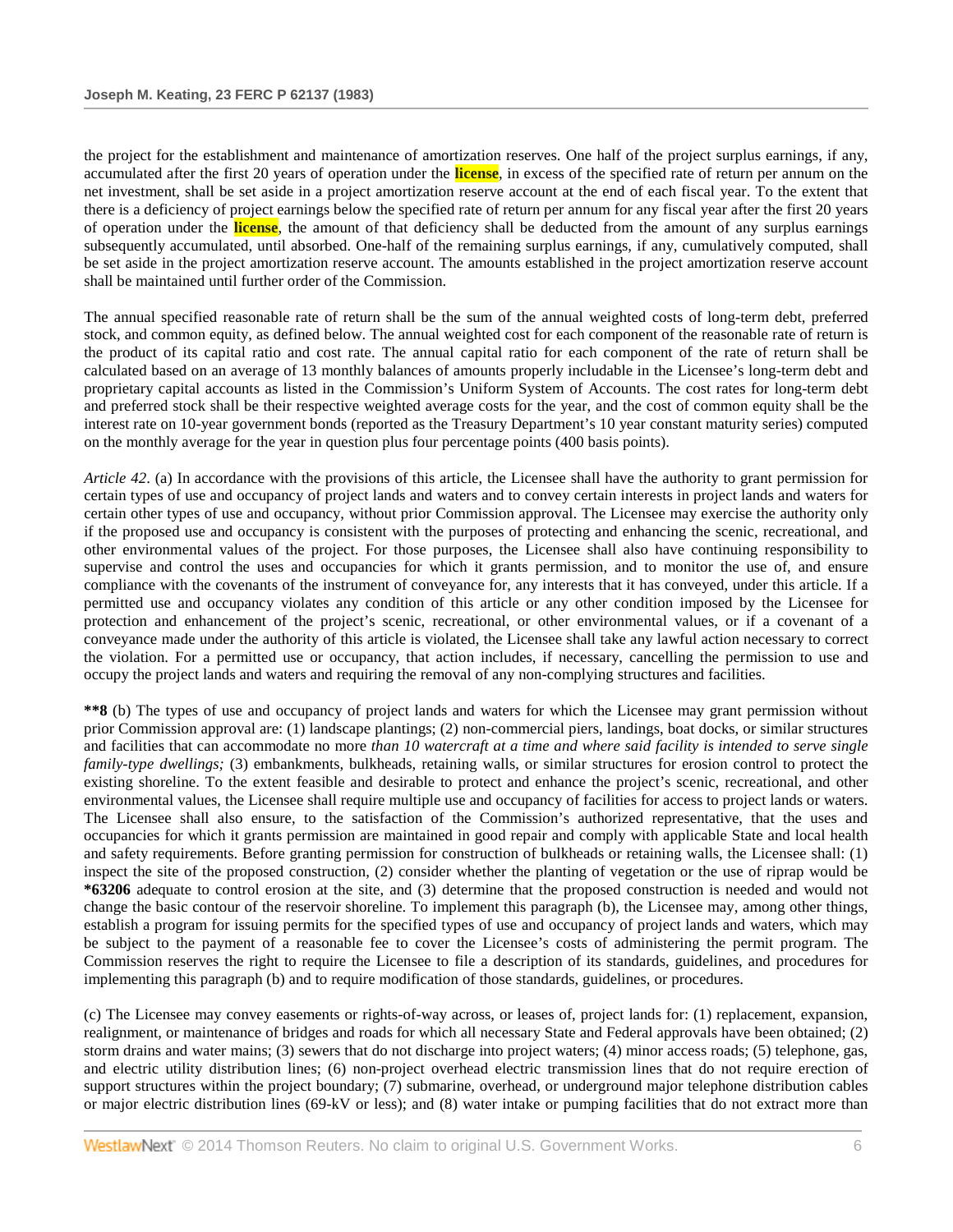one million gallons per day from a project reservoir. No later than January 31 of each year, the Licensee shall file three copies of a report briefly describing for each conveyance made under this paragraph (c) during the prior calendar year, the type of interest conveyed, the location of the lands subject to the conveyance, and the nature of the use for which the interest was conveyed.

**\*\*9** (d) The Licensee may convey fee title to, easements or rights-of-way across, or leases of project lands for: (1) construction of new bridges or roads for which all necessary State and Federal approvals have been obtained; (2) sewer or effluent lines that discharge into project waters, for which all necessary Federal and State water quality certificates or permits have been obtained; (3) other pipelines that cross project lands or waters but do not discharge into project waters; (4) non-project overhead electric transmission lines that require erection of support structures within the project boundary, for which all necessary Federal and State approvals have been obtained; (5) private or public marinas that can accommodate no more than 10 watercraft at a time and are located at least one-half mile from any other private or public marina; (6) recreational development consistent with an approved Exhibit R or approved report on recreational resources of an Exhibit E; and (7) other uses, if: (i) the amount of land conveyed for a particular use is five acres or less; (ii) all of the land conveyed is located at least 75 feet, measured horizontally, from the edge of the project reservoir at normal maximum surface elevation; and (iii) no more than 50 total acres of project lands for each project development are conveyed under this clause  $(d)(7)$  in any calendar year. At least 45 days before conveying any interest in project lands under this paragraph (d), the Licensee must file a letter to the Director, Office of Electric Power Regulation, stating its intent to convey the interest and briefly describing the type of interest and location of the lands to be conveyed (a marked Exhibit G or K map may be used), the nature of the proposed use, the identity of any Federal or State agency official consulted, and any Federal or State approvals required for the proposed use. Unless the Director, within 45 days from the filing date, requires the Licensee to file an application for prior approval, the Licensee may convey the intended interest at the end of that period.

(e) The following additional conditions apply to any intended conveyance under paragraphs (c) or (d) of this article:

(1) Before conveying the interest, the Licensee shall consult with Federal and State fish and wildlife or recreation agencies, as appropriate, and the State Historic Preservation Officer.

(2) Before conveying the interest, the Licensee shall determine that the proposed use of the lands to be conveyed is not inconsistent with any approved Exhibit R or approved report on recreational resources of an Exhibit E; or, if the project does not have an approved Exhibit R or approved report on recreational resources, that the lands to be conveyed do not have recreational value.

(3) The instrument of conveyance must include covenants running with the land adequate to ensure that: (i) the use of the lands conveyed shall not endanger health, create a nuisance, or otherwise be incompatible with overall project recreational use; and (ii) the grantee shall take all reasonable precautions to ensure that the construction, operation, and maintenance of structures or facilities on the conveyed lands will occur in a manner that will protect the scenic, recreational, and environmental values of the project.

**\*\*10** (4) The Commission reserves the right to require the Licensee to take reasonable remedial action to correct any violation of the terms and conditions of this article, for the protection and enhancement of the project's **\*63207** scenic, recreational, and other environmental values.

(f) The conveyance of an interest in project lands under this article does not in itself change the project boundaries. The project boundaries may be changed to exclude land conveyed under this article only upon approval of revised Exhibit G or K drawings (project boundary maps) reflecting exclusion of that land. Lands conveyed under this article will be excluded from the project only upon a determination that the lands are not necessary for project purposes, such as operation and maintenance, flowage, recreation, public access, protection of environmental resources, and shoreline control, including shoreline aesthetic values. Absent extraordinary circumstances, proposals to exclude lands conveyed under this article from the project shall be consolidated for consideration when revised Exhibit G or K drawings would be filed for approval for other purposes.

*Article 43*. Licensee shall, within 6 months following the issuance of this **license**, file for Commission approval, functional design drawings of a fish screen for the intake of the Rock Creek Project, prepared in consultation with the U.S. Fish and